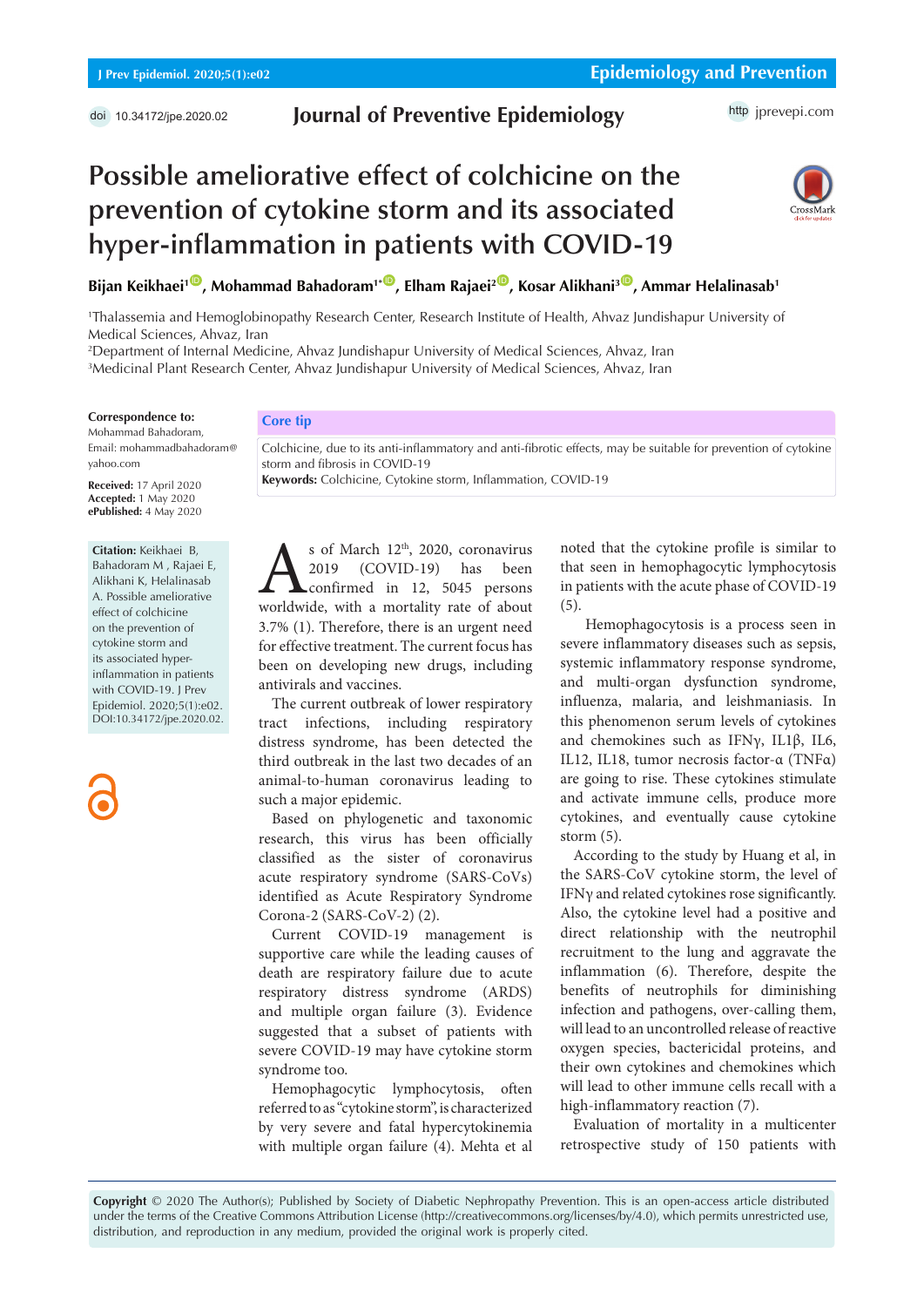#### Keikhaei et al

COVID-19 in Wuhan, China, showed high levels of ferritin (mean 1297.6 ng/mL versus mean 614 ng/mL in survivors) and IL-6, indicating that mortality is likely to be due to increased inflammation caused by the virus (8).

Therefore, it is recommended to use available treatment with a proven immunologic profile for treating excessive inflammatory response and reduce mortality.

In China, during a controlled multicenter trial of tocilizumab administration as an IL-6 receptor blocker, licensed for cytokine storm syndrome, its beneficial effects for patients with COVID-19 pneumonia with increased levels of IL-6 was confirmed (9, 10).

As in patients with acute respiratory distress syndrome and the Middle East respiratory syndrome, corticosteroids are not usually recommended; while in patients with COVID-19 also corticosteroids may exacerbate lung injury (11). However, suppressing the immune system is likely to be helpful in a Hyper-inflammation status.

Another proposed supportive treatment is the possible ameliorative effect of colchicine as an inhibitor of leukocyte immigration in the prevention of cytokine storm and the resulting inflammation.

Colchicine is an alkaloid that was originally extracted from the bulb of the flowering plant called Colchicum Autumnale. Colchicine is an alkaloid used for Mediterranean family fever (FMF), gout, Behcet's disease, and recently, it has been used for other disorders such as cardiovascular diseases. However, poisoning caused by colchicine overdose is a life-threatening disease; therefore, it should be used with extreme caution in patients with renal or hepatic impairment. It is mainly excreted by the biliary system, intestines, and kidneys. Colchicine is metabolized by cytochrome 3A4. This cytochrome can be inhibited by various drugs that lead to colchicine poisoning during concomitant administration. Colchicine is effective in suppressing inflammation by various mechanisms. However, inhibition of neutrophil chemotaxis appears to be its main anti-inflammatory effect (12).

The primary effect of colchicine as an antimitotic drug is to destruct tubulin and inhibit mitotic cells in the metaphase stage of cell division. This leads to inhibition of inflammatory pathways and modulation of the immune system. Microtubules are involved in multiple cellular processes such as cytokine secretion, the activity of endothelial cells, immigration of leukocytes, and chemotaxis. Therefore, inhibition of tubulins leads to the inhibition of various anti-inflammatory pathways. The most important target for colchicine in regulating the immune system and reducing inflammation are neutrophils, endothelial cells, and macrophages, which act as a chain.

The most important anti-inflammatory mechanisms of colchicine are;

Inhibition of NALP3 inflammasome (NACHT-LRRPYD-containing protein 3), and inhibition of pore production by inhibition of P2X7 and P2X2 pyrogenic receptors in macrophages, inhibition of neutrophil activation and their further recall by inhibiting the release of chemotactic factors such as IL-8, IL-1 and superoxide. Other mechanisms including, reduction the expression of E-selectin adhesion proteins on endothelial cells and L-selectin on neutrophils, thus reducing the interaction and adhesion of neutrophils with endothelial cells then lessening their immigration and invoking them more into the tissue. Colchicine also reduces the production of TNF-α by macrophages and their receptors on endothelial cells and inhibits endothelial proliferation by inhibiting the expression and production of vascular growth factor (13).

Kiraz and colleagues studied the effect of colchicine on inflammatory cytokines and selectins in FMF patients in a previous study. In this study, IL-6, IL-8, TNFα, and E and L-selectin levels were significantly reduced after two months of treatment with colchicine (14). Additionally, Paschke et al found that one of the mechanisms of colchicine in inhibiting the chemotaxis of neutrophils was to alter their elasticity by disturbing microtubules, thus modulating the neutrophil's passage and motility through cell membranes and thereby prevents excessive inflammation (15).

Therefore, colchicine has a restraining effect on several functions of leukocytes, such as adhesion, embolic motility, mobilization, and lysosome particle excretion. However, the greatest effect of colchicine is on the leukocyte chemotaxis. Among the mechanisms of colchicine effects, the inhibition of the chemotaxis occurred in the concentration as low as 1×10−8 mol / L of the drug. While higher doses are needed for other effects (16,17).

## **Conclusion**

Colchicine, due to its anti-inflammatory and anti-fibrotic effects, is expanding its therapeutic administrations. This study reviews the various anti-inflammatory patterns of colchicine and introduces it as one of the potential supportive therapies in the prevention of cytokine storm and its resulting hyper-inflammation, although to achieve greater certainty, modified designs and other trials are needed.

### **Conflict of interest**

The authors declare that they do not have any conflict of interest.

### **Authors' contribution**

All authors passed four criteria for authorship contribution based on recommendations of the International Committee of Medical Journal Editors.

#### **Funding/Support**

This study was financially supported by Ahvaz Jundishapur University of Medical Sciences, Ahvaz, Iran.

#### **References**

1. WHO. Coronavirus disease 2019 (COVID-19) situation report – 52. 2020. [https://www.who.int/docs/default-](https://www.who.int/docs/default-source/coronaviruse/20200312-sitrep-52-covid-19.pdf?sfvrsn=e2bfc9c0_2)